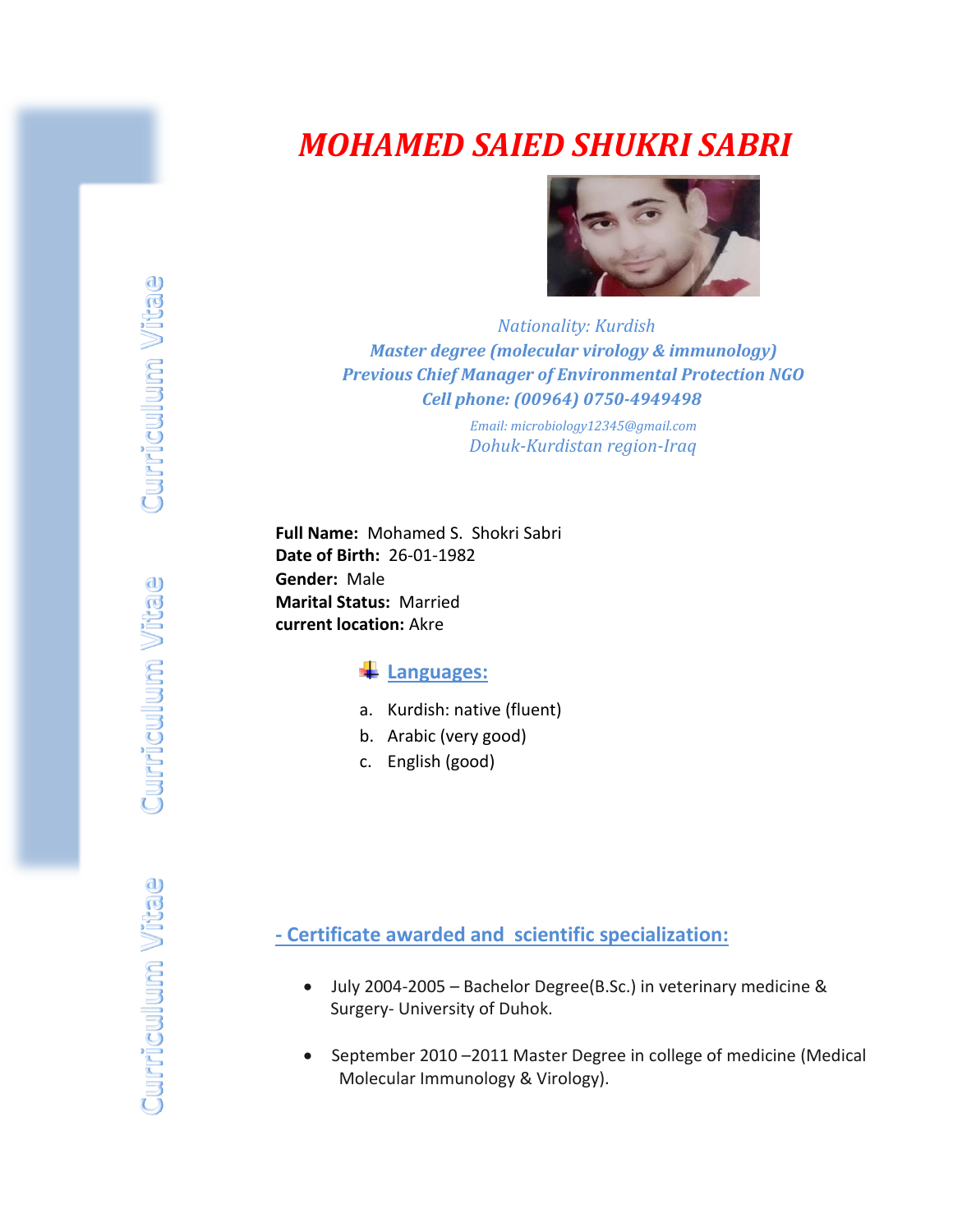### **Work Experience:**

**(**2007-2017) Supervision & follow up of medical assistants (faculty of diploma) with different faculties (nursing, obstetric, dental & pharmacy fields) as a *medical training course* in Akre hospitals; especially in Akre obstetric hospital & Emergency hospital, general GULAN hospital & other branches of hospitals outside of Akre). That was carried out for 60 days of each year.

(2008-2011) Chief manager of environmental protection organization (Non-Governmental Organization).

(2008-2010) Work in many Microbiology & molecular laboratories of private hospitals (out clinics).

(2011-2015) Member of scientific research committee of Akre technical institute.

(2014-2016) Member of food health follows up committee of Akre technical institute.

(2015-2017) Member of Occupational health and safety committee for 3 years of the Akre technical institute.

(2007-2017) Researcher-assistant & Assistant lecturer for 10 years in Akre-Technical Institute (both theoretical & practical medical-nursing subjects like: medical microbiology, medical physiology, medical biochemistry, medical anatomy, surgical nursing, medical pharmacology, nutrition- diet therapy & medical ethics for nurses).

#### **-Computer -Skills:**

 Good use of Microsoft-Word office, Power Point & Excel programmes.

**Curriculum Vitae Curriculum Vitae** Curriculum Vitae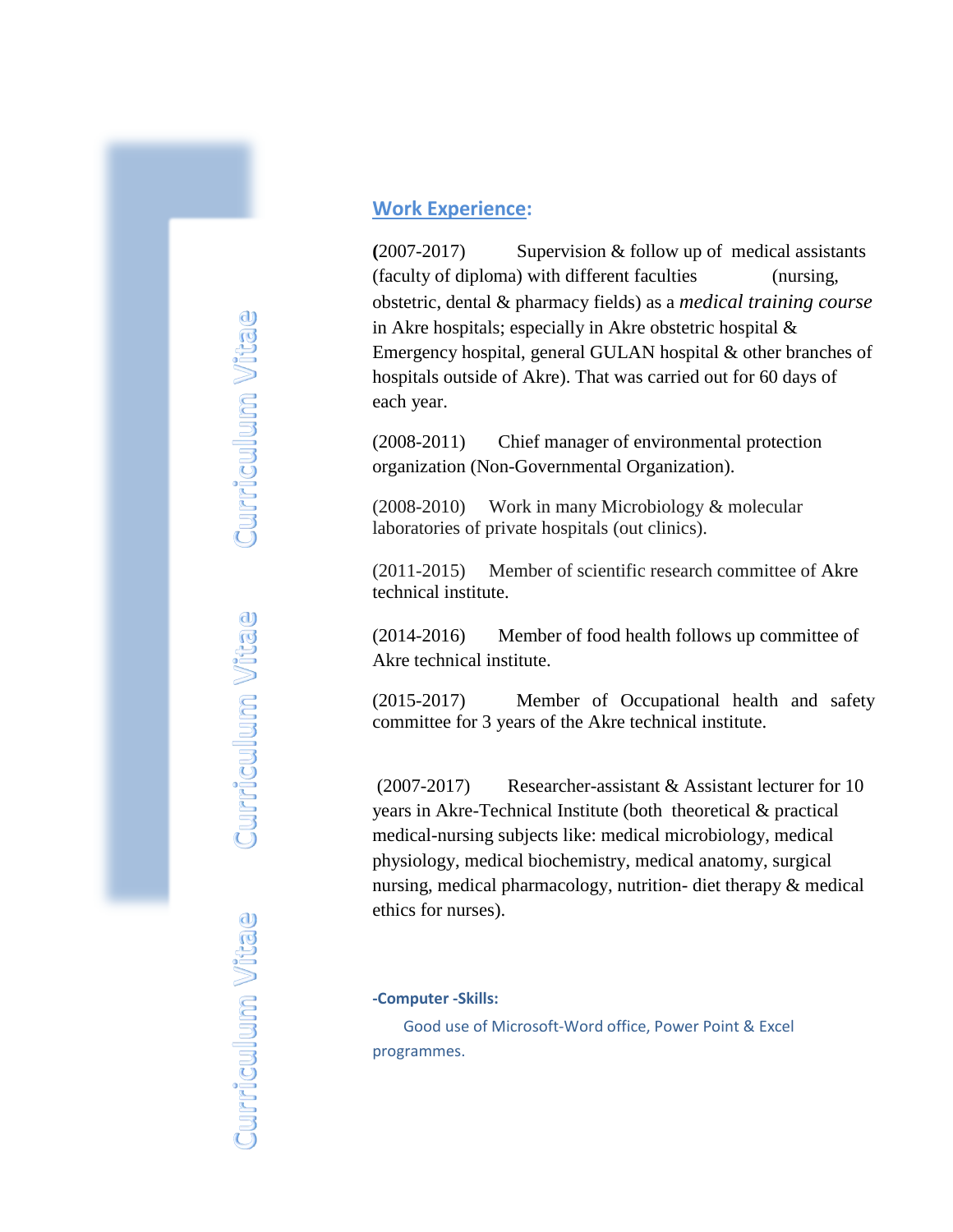## **- Attended and participated conferences:**

1. Successfully completion of Pre Intermediate Level of English Language course at Dohuk English Learning Center for 10 weeks from  $(24<sup>th</sup>$  December to  $28<sup>th</sup>$  February- 2006)

3. Participate in Conference for zoonotic diseases control in the Duhok Government (2006).

4. Successfully participate in (Molecular Diagnostic tools) technical workshop from  $(3<sup>rd</sup>$  to  $6<sup>rd</sup>$  of Feb, 2007) organized by Dohuk Research Center, Research Center Borstel Germany, Borstel-Germany.

5. Successfully participate in *Molecular*-technical course in the college of Science, Dohuk University from (of  $12<sup>rd</sup>$  to  $22<sup>rd</sup>$  of April, 2007).

6. Successfully participate in Medical Science Interactive Staff Workshop organized by Duhok Polytecnnic University in Collaboration with the Jordan University of Science & Technology (Held on December 2013).

7. Successfully participate in an intensive two-days course on (Journal Publication And Mandatory Desktop Software Workshops) organized by Directorate Of Skills Development Center held on 4<sup>th</sup> -5<sup>th</sup> March 2017